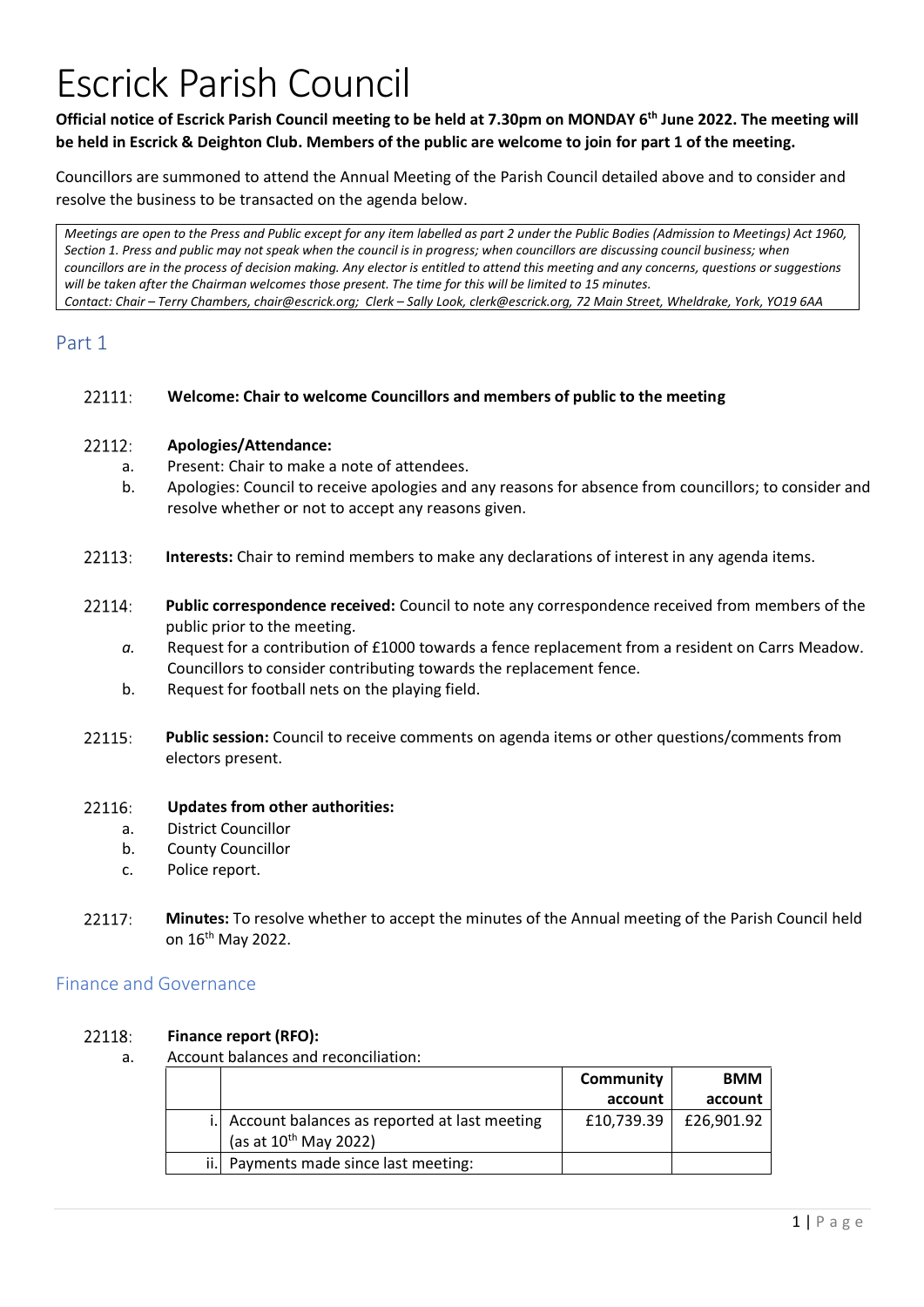|     | S Look - Clerks expenses and 3hrs overtime to     | $-£91.41$  |            |
|-----|---------------------------------------------------|------------|------------|
|     | be paid in May salary                             |            |            |
|     | iii. Payments made since last meeting under       |            |            |
|     | clerks delegated powers:                          |            |            |
|     | Nil                                               |            |            |
| iv. | Receipts:                                         |            |            |
|     | SDC funding for Jubilee Garden                    | £1,250.00  |            |
|     | Groundwork grant for NDP                          | £1,075.00  |            |
| v.  | Account balances as at 29 <sup>th</sup> May 2022: | £12,972.98 | £26,901.92 |
| vi. | Uncleared previously authorised payments:         |            |            |
|     | B Hopper - Internal Audit                         | $-£90.00$  |            |

### b. Routine payments to be made:

| viii. | S Look - Clerks expenses                      | $-641.39$ |
|-------|-----------------------------------------------|-----------|
|       | S Look – clerks May salary and 3hrs O/T to be |           |
|       | paid in June salary                           |           |

c. Purchases / exceptional payments to be approved and made: ix. SDC – Jubilee rubbish bins and collection  $\vert$  -£84.16

### Policies & Governance

#### 22119: **General Power of competence:**

- a. To note the Parish Council no longer holds General Power of Competence due to the number of elected councillors was less than two thirds of the number of seats on the council.
- b. To note the powers of expenditure available for the Parish Council now that it no longer holds General Power of Competence.
- c. To note all expenditure requires a specific power. S137 (Misc.) expenditure is limited to £8.82 per elector (Total of £6,676.74 for 2022/23).

### Highways

#### 22120: **Highways: Skipwith Road**

a. To receive any update on request for village gateways on Skipwith Road.

#### 22121: **Ongoing highways issues:**

- a. Update on request to The Parsonage to put white lines on the access road to Glebe Farm, Escrick Surgery, the church carpark and the Fat Abbott to ensure motorists know it is a two-way road.
- b. To receive an update on the remaining dropped kerbs at Carr Lane/Skipwith Road.
- c. Update on the road markings on Carr Lane.

### Maintenance

#### 22122: **Maintenance issues:**

- a. To receive update on any maintenance issues arising. To resolve any further action.
- b. Resolve to allow the expenditure of up to £50 for the re-staining of the two notice boards, fountain post touch up, village signs and flower boxes. Cllr Chambers has volunteered to carry out the works.
- c. To receive an update on the request for a baffle plate on a streetlight on Main Street.
- d. Resolve to allow the expenditure for minor repair work to playground equipment. To be claimed back from the PFA. Cllr Chambers has volunteered to carry out the work.
- e. To consider putting up a temporary sign at the bus shelter bin asking that household rubbish is not placed in this bin.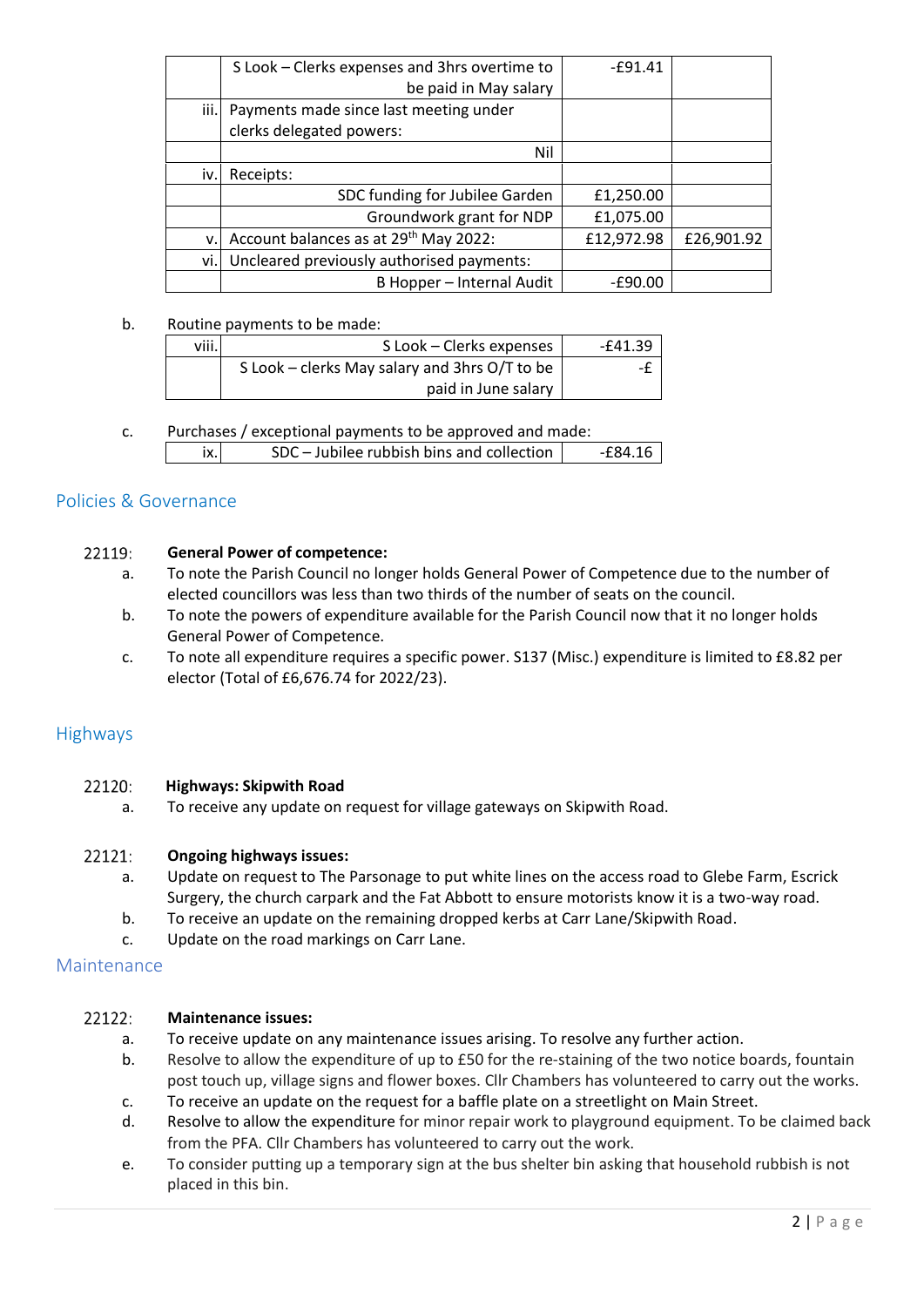### Planning

#### 22123: **Planning, new applications: To resolve comments on the following applications.**

- a. 2021/1485/HPA: Field View Skipwith Road Escrick. Annex ancillary to the host dwelling. Amended plans and description. Comments by 14 June 2022.
- b. 2022/0414/FUL: Three Hagges Woodmeadow, Hollicars To Scorce Bridge, Escrick. Erection of part polythene covered/part shading mesh covered polytunnel. Comments by 14 June 2022.
- c. 2022/0580/TCA: Escrick Park Home Farm Land Off Carr Lane Escrick York Fell 13 No Pine trees and replant with Birch, Holly, Guelder Rose and Hazel in the conservation area. For information.

#### 22124: **Planning determinations: To note determinations made since last meeting.**

**a.** No determinations received prior to agenda being issued.

#### 22125: **Planning working group**

a. To receive an update from the planning working group and resolve any further actions.

#### 22126: **Planning, Neighbourhood Plan:**

a. To receive an update from Cllr Rees on the NDP.

#### 22127: **Conservation Review:**

a. To receive any update from SDC on the Conservation Review.

#### 22128: **Land ownership:**

a. To note ownership of green areas of land in the village and consider confirming status of unregistered / unknown areas.

### Other items

#### 22129: **Village shop and pop-up Post Office:**

- a. To receive an update from Cllr Hawes on investigations into establishing a shop in the village.
- b. To receive and update from Cllr Rees on the pop-up Post Office.

#### 22130: **Jubilee garden initiative:**

- a. Jubilee Garden initiative;
	- i. To receive an update on the Jubilee Garden initiative.
	- ii. To consider the formation of a maintenance committee to oversee the area.
	- iii. To receive an update on the funding awarded.

#### 22131: **Black Bull public house:**

- a. To receive any update on the sale of the Black Bull public house.
- b. To receive any update on registering the Black Bull as a Community Asset.

#### 22132: **Dinner on the green:**

- a. To consider allowing the village green events working group to host 'Dinner on the green' on 16<sup>th</sup> July 2022.
- b. To consider hiring a portable toilet for the event at a cost of £119 (exc VAT). The VGC will contribute towards the hire costs.

#### 22133: **Correspondence received:**